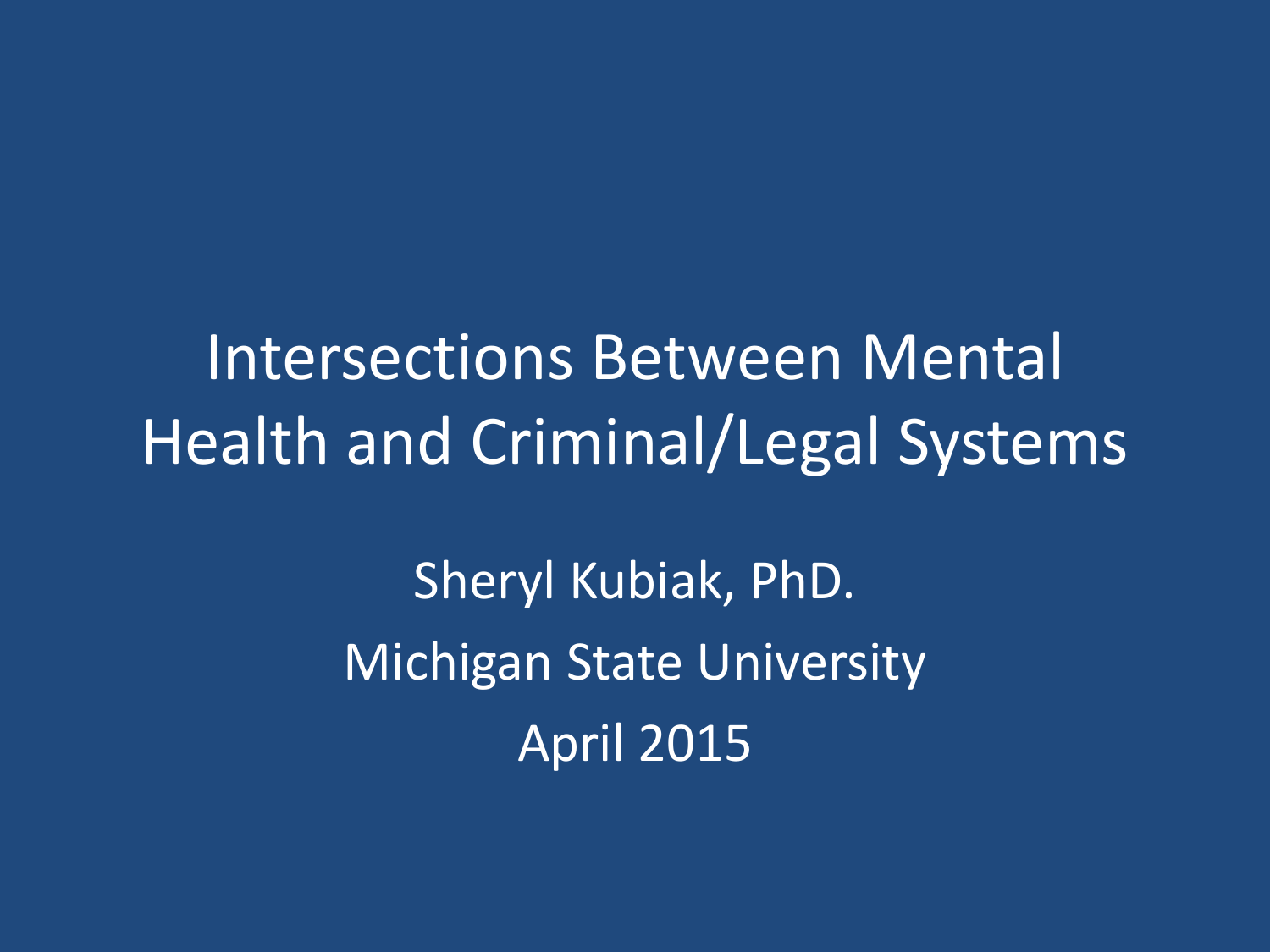## Mental Health  $\leftrightarrow$  Mental Illness

- Depending upon your measure, when you measured and the site of measurement – there are between 6% and 64% of persons in jails or prisons have a mental health problem/illness.
	- Time:
		- Increasing rates
	- Site:
		- Jails have higher rates of mental illness than prisons
	- Measure:
		- Mental Health Problem (current symptoms and/or recent treatment)
		- Severe and Persistent Mental Illness (SPMI) or Serious Mental Illness (SMI)
		- Situational Mental Health Problem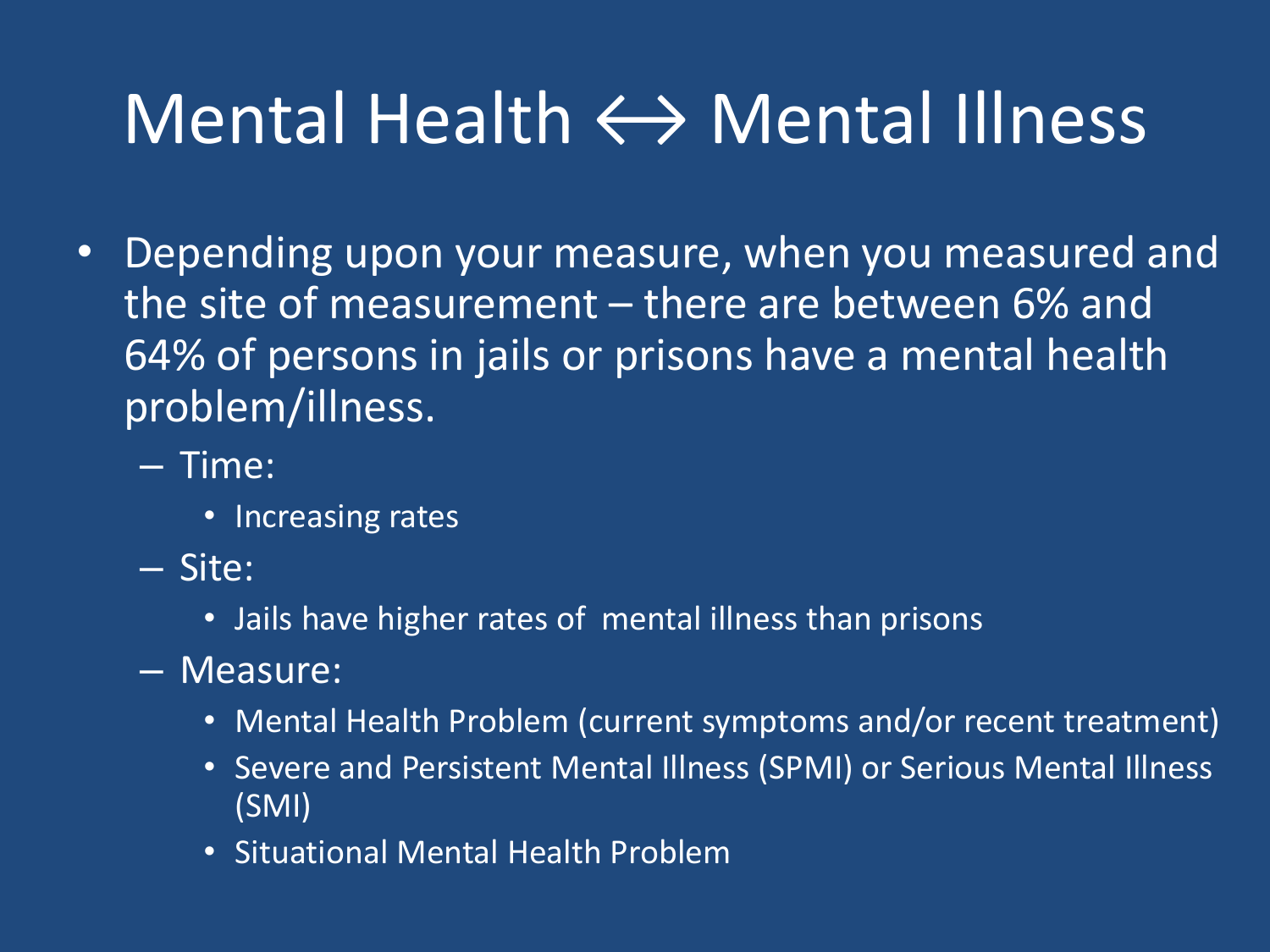## Other Important Considerations

- Those with mental health problem entering prisons/jails are more likely to have a substance use disorder than those without (James & Glaze, 2006).
	- 75% of those w MH problem
	- 53% of those without
- Prisons/Jails can also be sites that exacerbate mental health symptoms – or endanger the possibility of new traumatic experiences.
	- Medication changes
	- Environments chaotic and loud
	- Assaults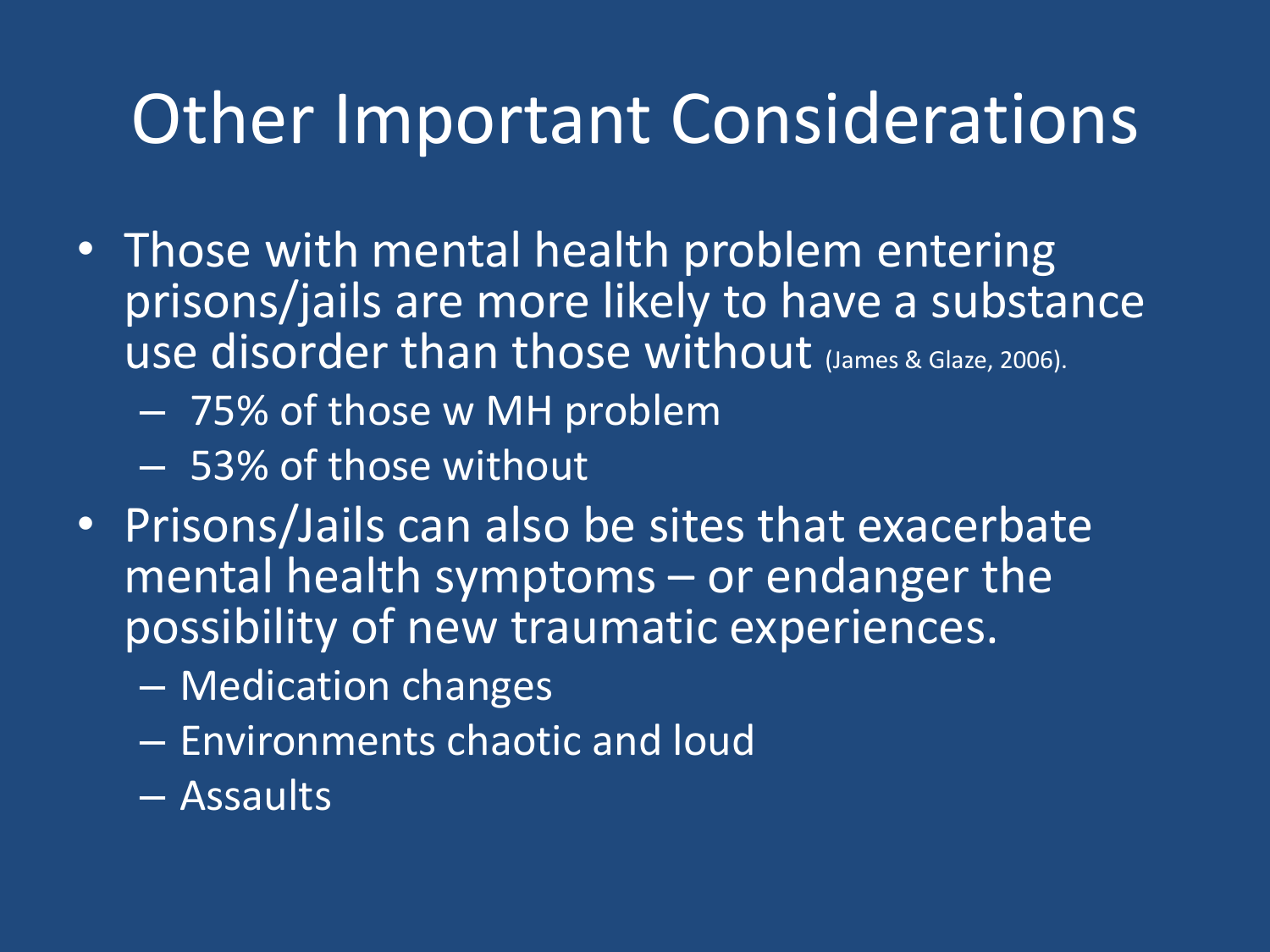## System Failures?

- Law enforcement involvement in mental health crises could be defined as a symptom of system failure (Bazelon Center, 2011)
	- Funding declines in mental health (12% of 1955 levels)
	- Reactive versus Proactive?
	- Crises vs Prevention?
- If so, there are steep challenges to the service system to address the root causes of such a failure.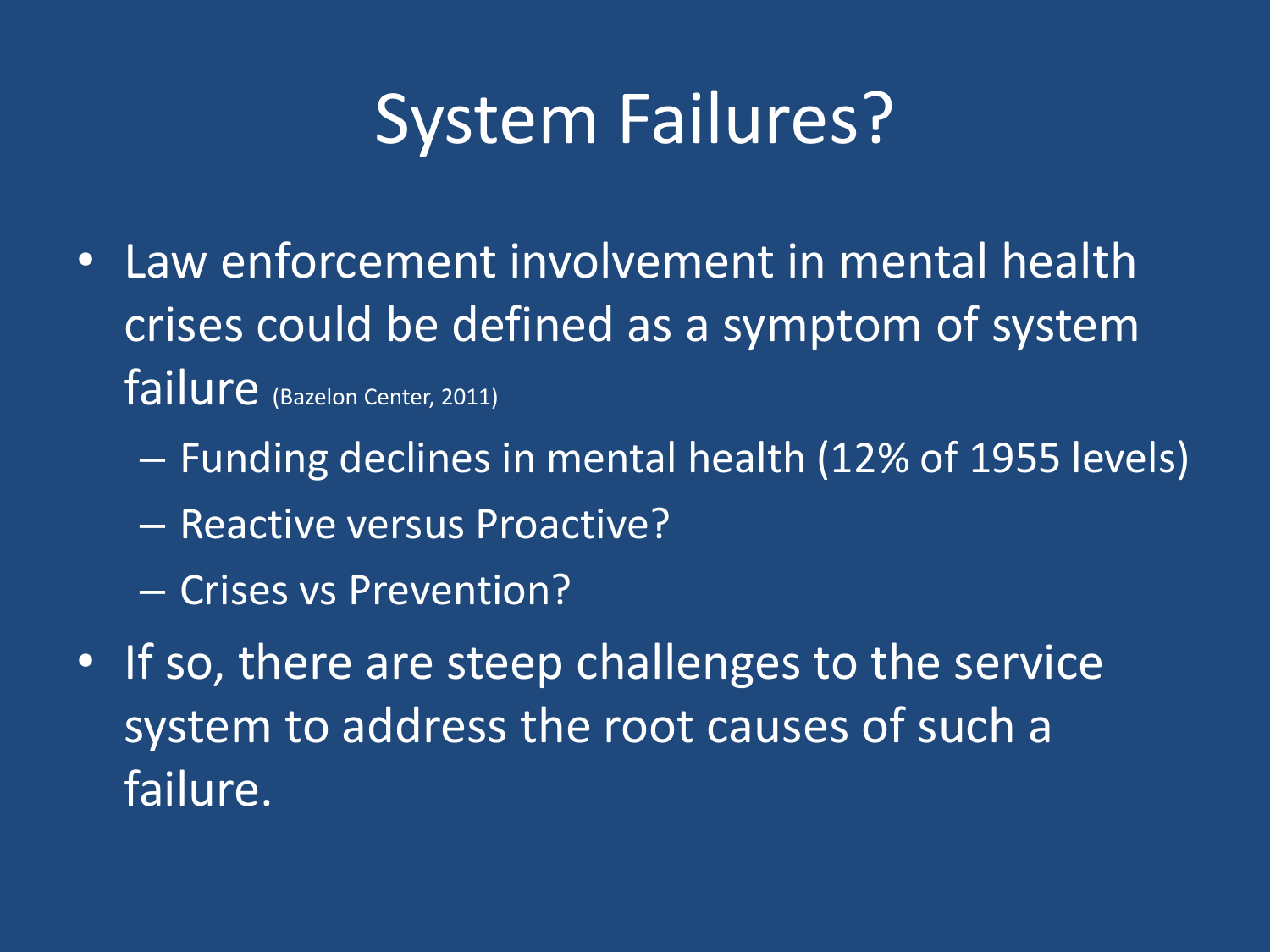### "Trans-Institutionalization" (Criminalization of the Mentally III)



Source: US Dept. of Health Human Services & Dept of Justice statistics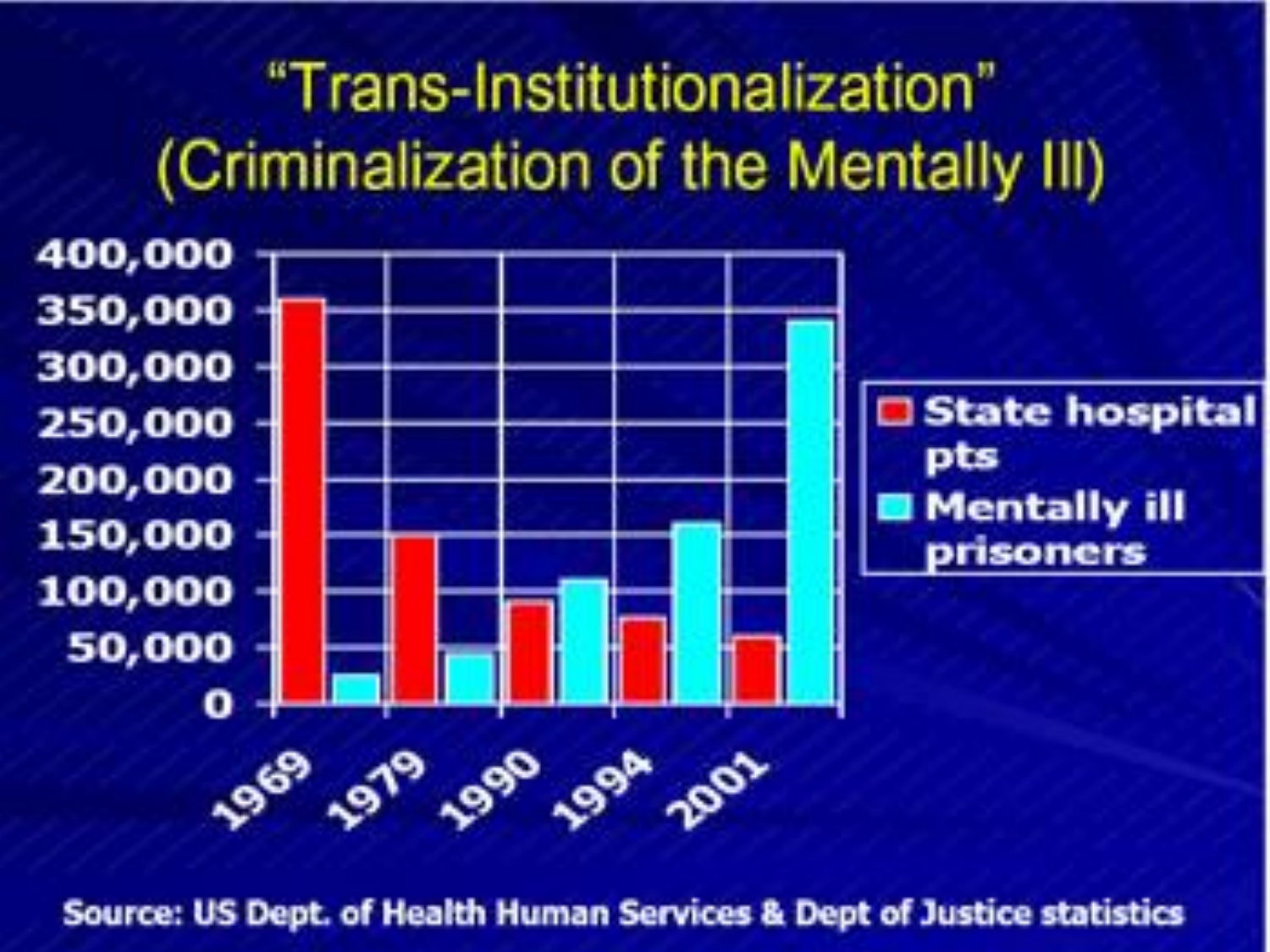## Things to Consider

- Cost of mental health treatment within prisons or jails much more expensive than community based treatment;
- Alternatives (treatment/support) in the community can be provided *without increasing the risk to public safety through higher criminal recidivism rates;*
- Not all criminal activity among those with mental illness is a result of their illness.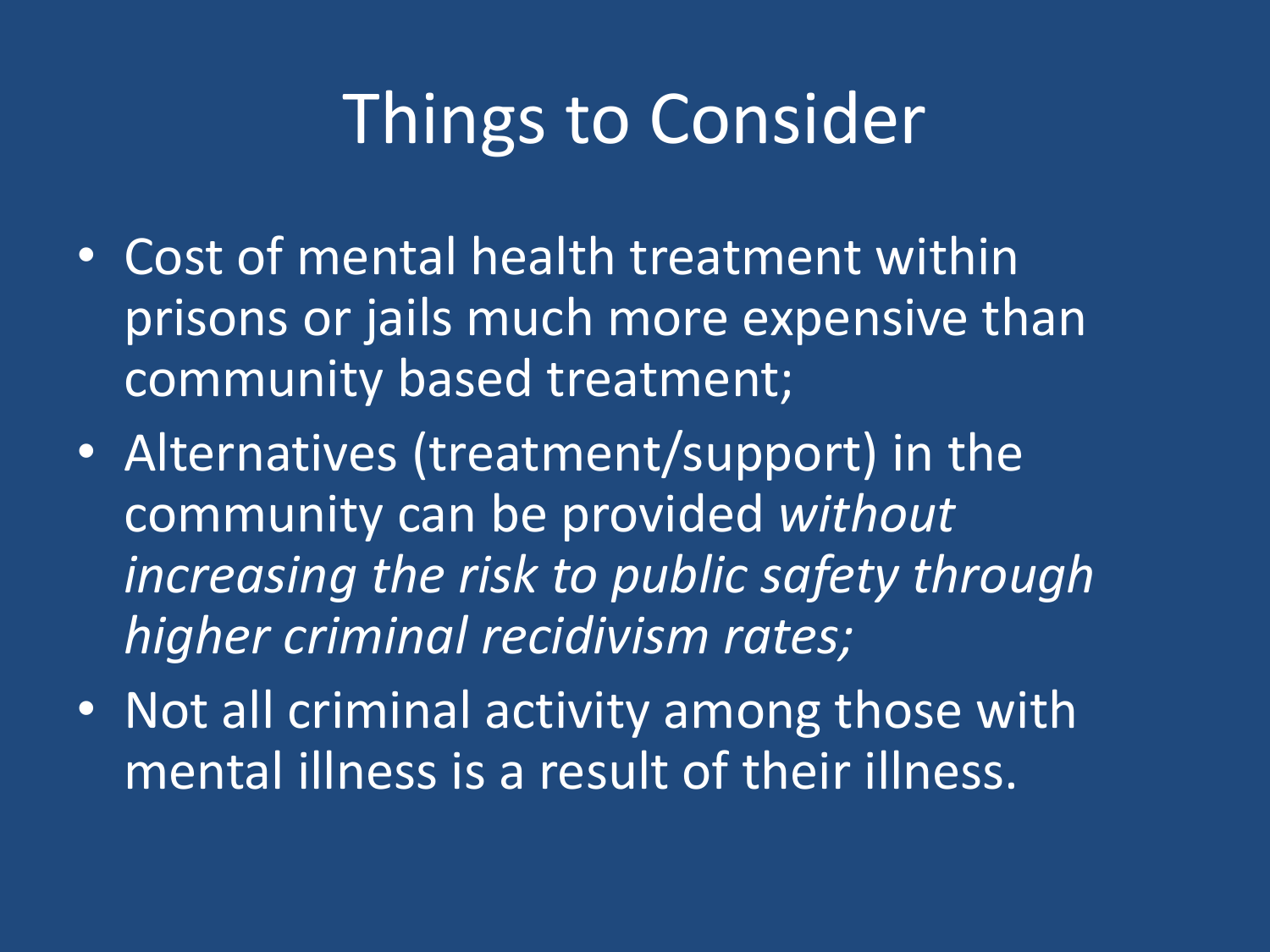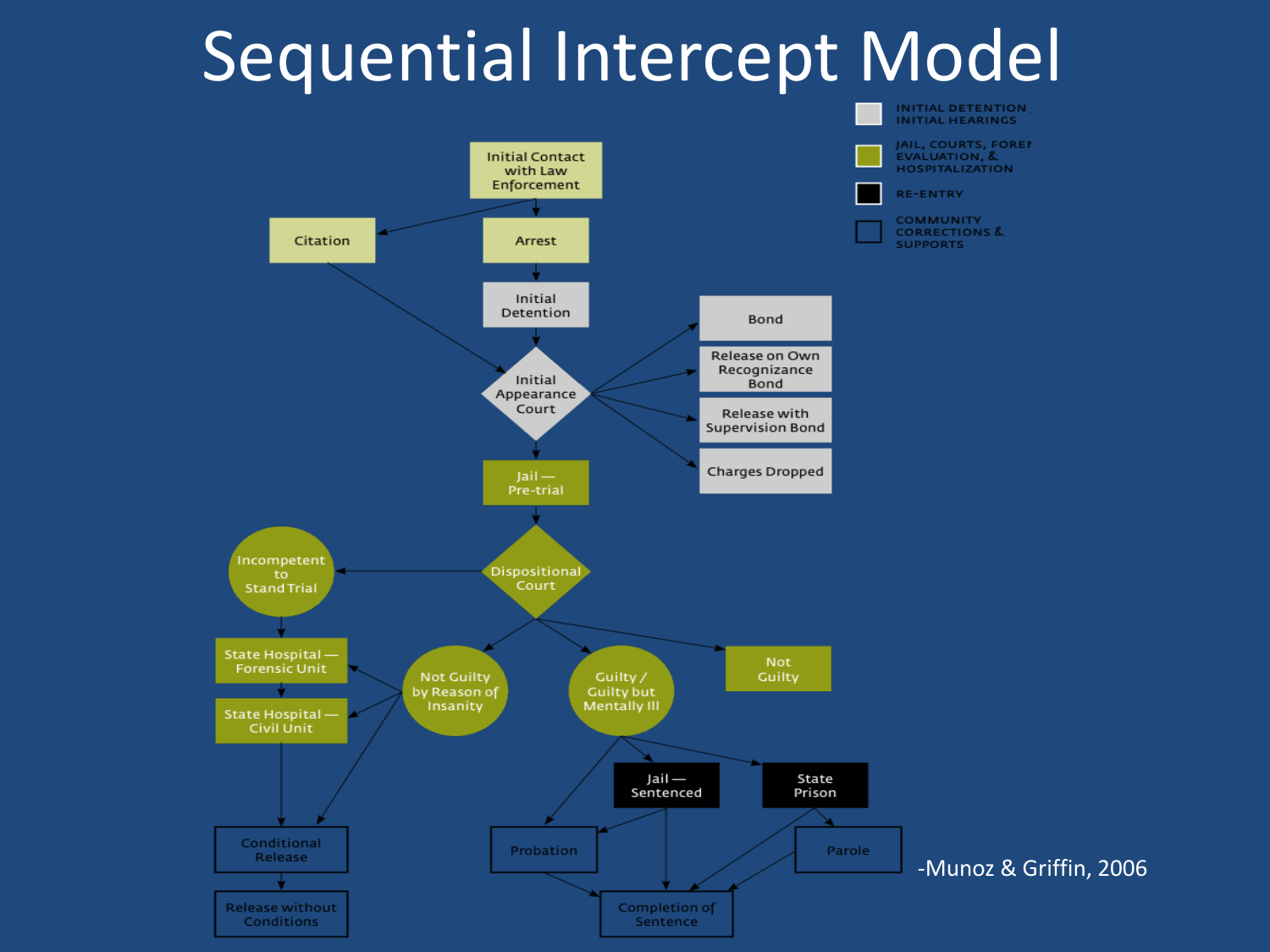#### Goals of Sequential Intercept

• Envisions a series of 'points of interception'

• Interventions at these points that prevent entry or further penetration into CJ System

• 'Cross System' collaboration between legal/CJ, advocates and treatment providers.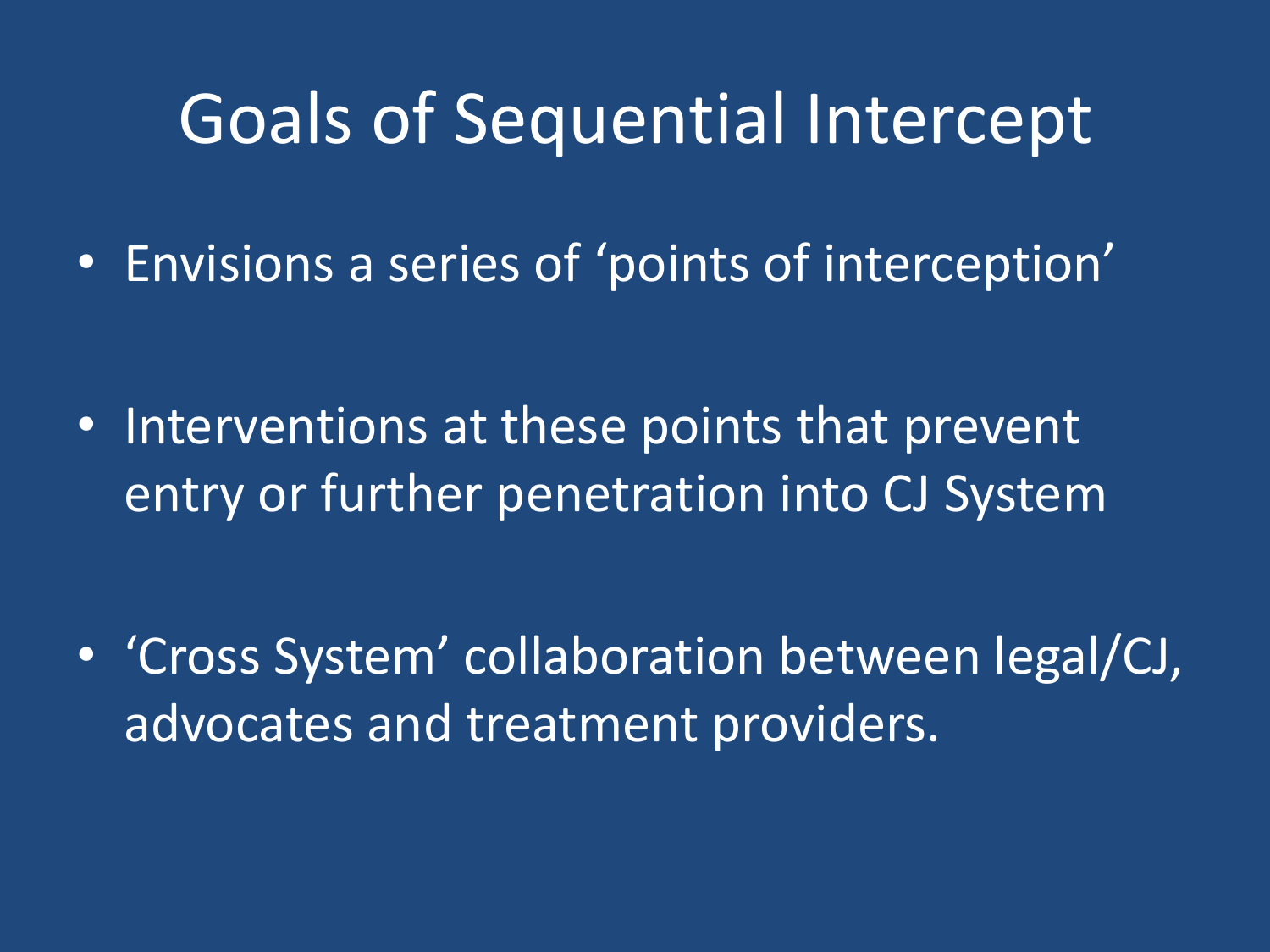## Sequential Intercept: Michigan Examples

- Governor's Diversion Council
	- Pilot Diversion Programs around the state
	- Overall Goal: Reduce the number of individuals with SMI within jails
	- Pilots are primarily:
		- Intercept 1: Law Enforcement Intercept
		- Intercept 3 and 4: Post Booking Diversion and Jail Services
- Mental Health Courts
	- Initial funding in 2009 by SCAO/MDCH
	- Evaluation of Pilots in 8 Counties
	- Long-term Evaluation in Wayne County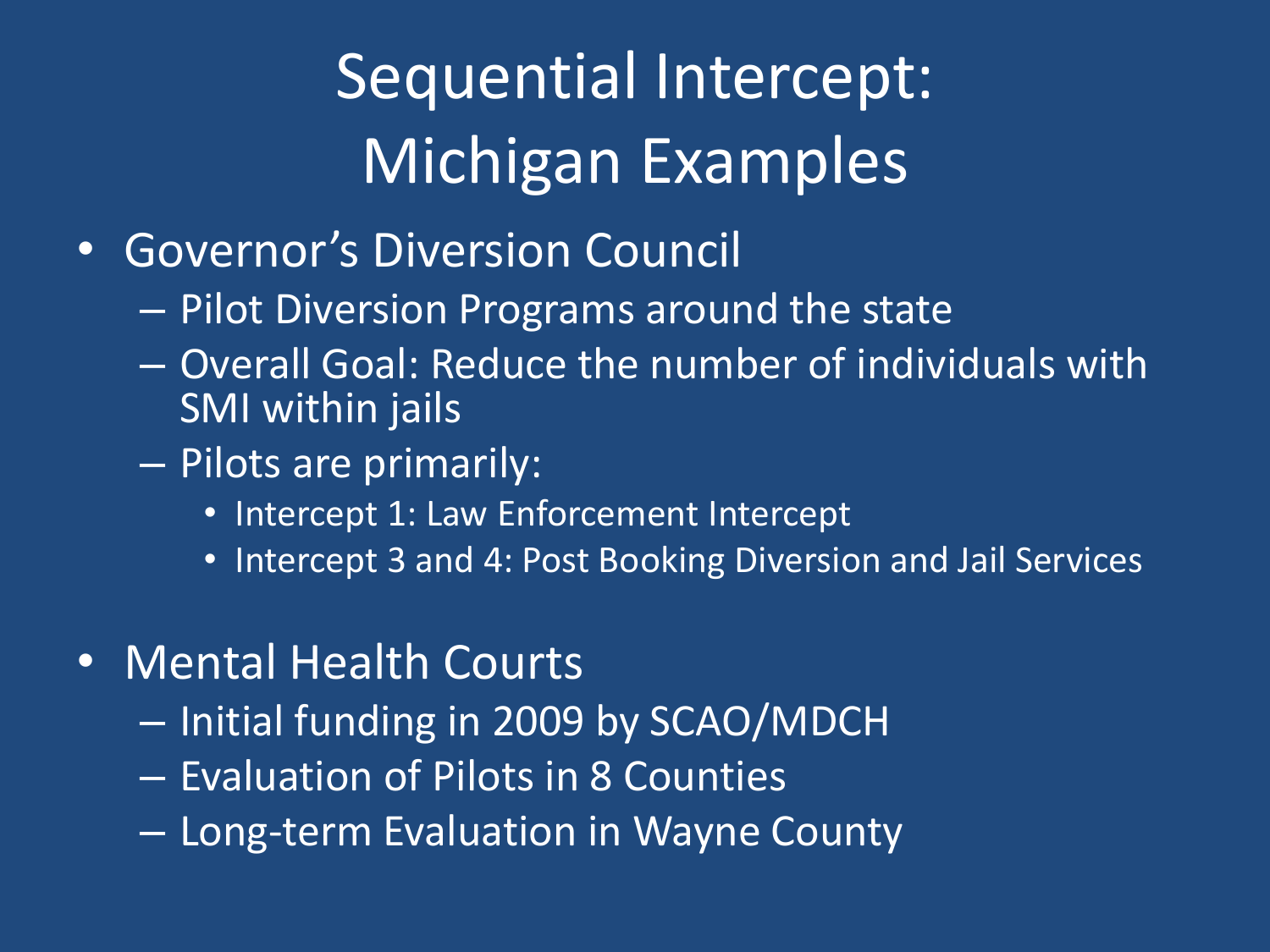### Statewide MHC Evaluation

- 8 Courts Evaluated: Berrien, Genesee, Jackson, Livingston, Oakland, Grand Traverse, St. Clair, and Wayne.
- 678 unique individuals entered MHCs between 1/1/09 and 12/31/11
- Eight courts varied in the numbers served, ranging from 22 to 166 participants.
- Average age of 35; range 18-64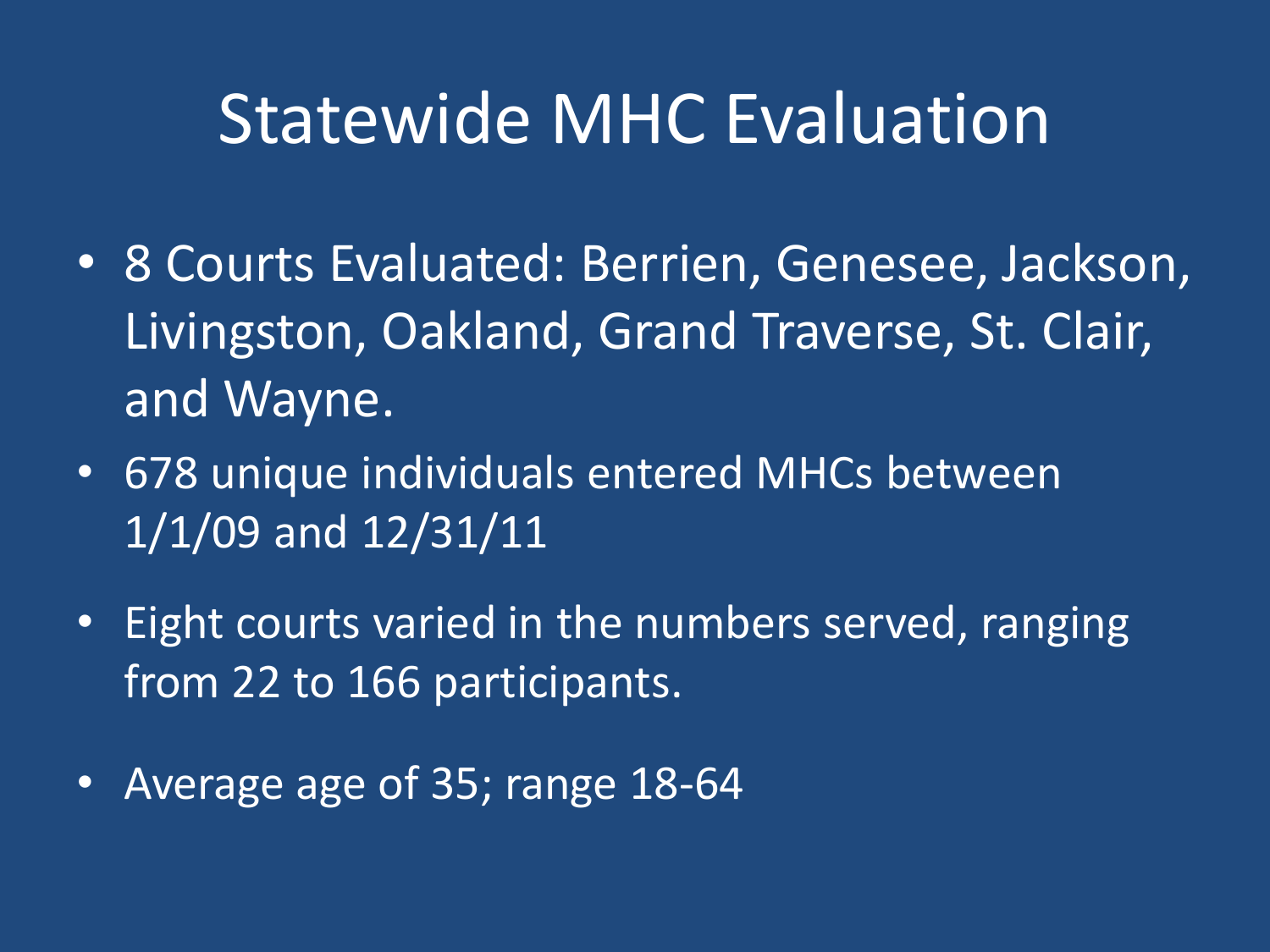## Assessing MHC using 3 Time Points

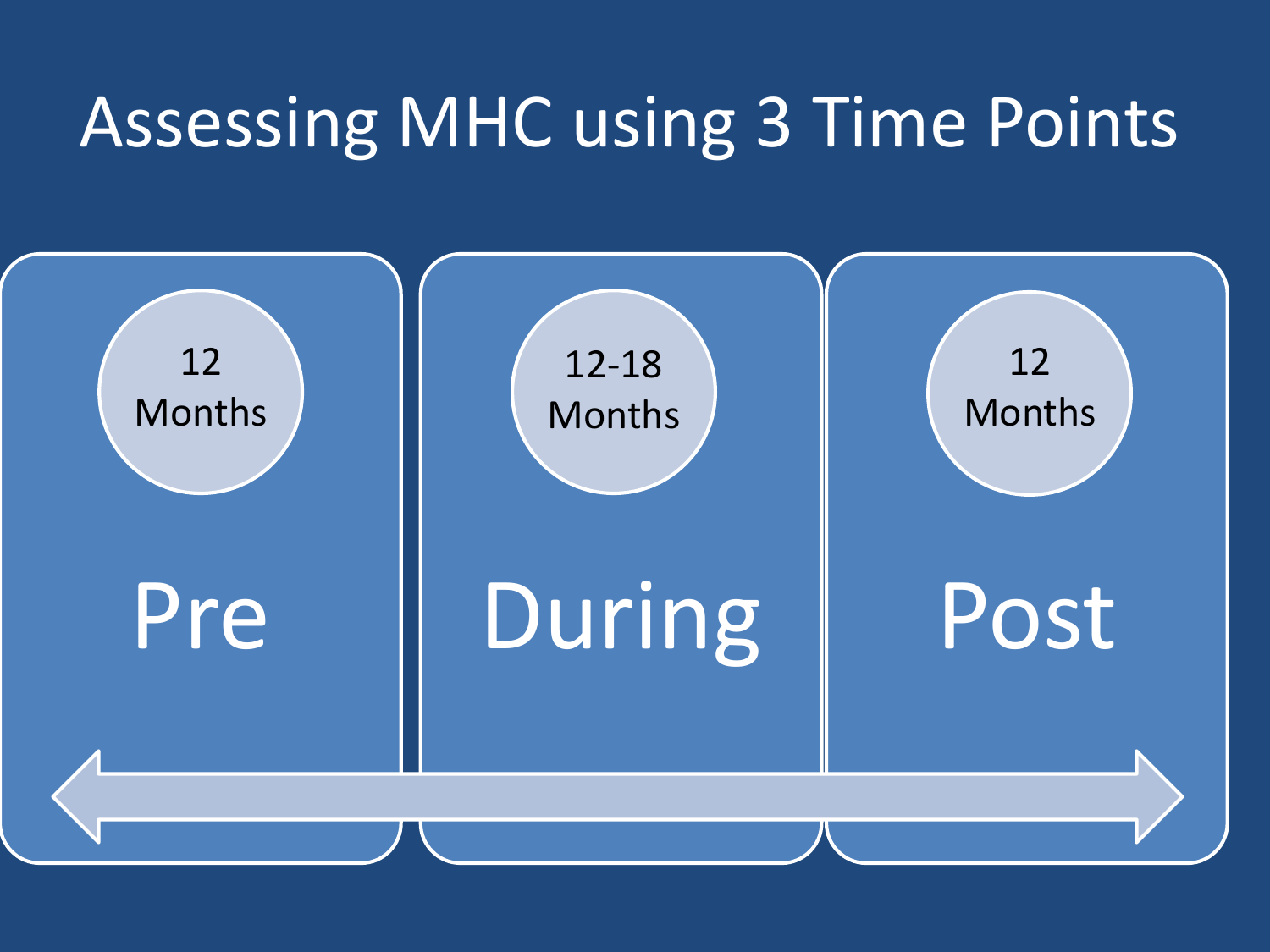#### **High Intensity Treatment Over Time**



Note: Includes full discharge sample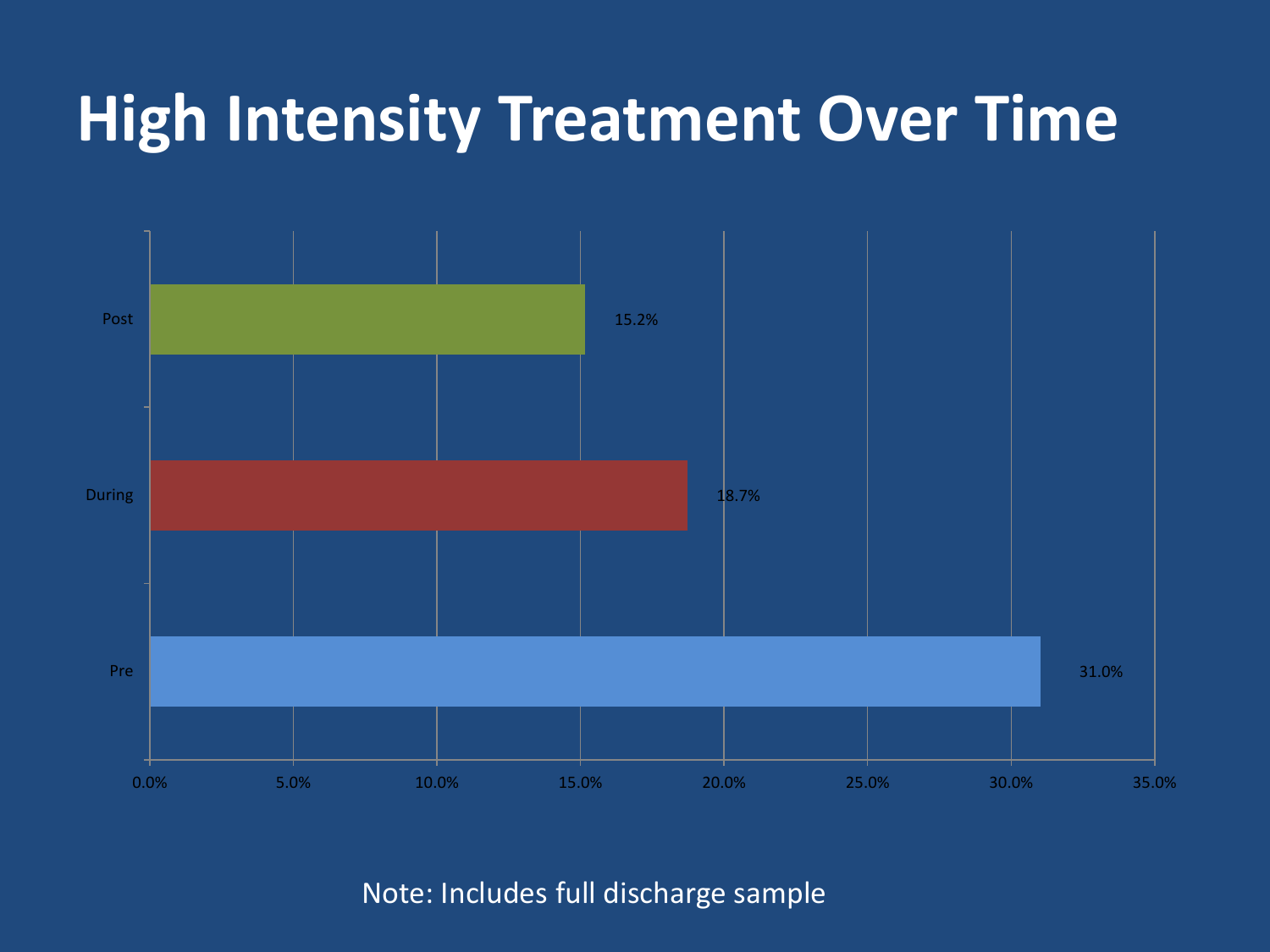

Caution: Discharge Sample of 450; some not discharged full year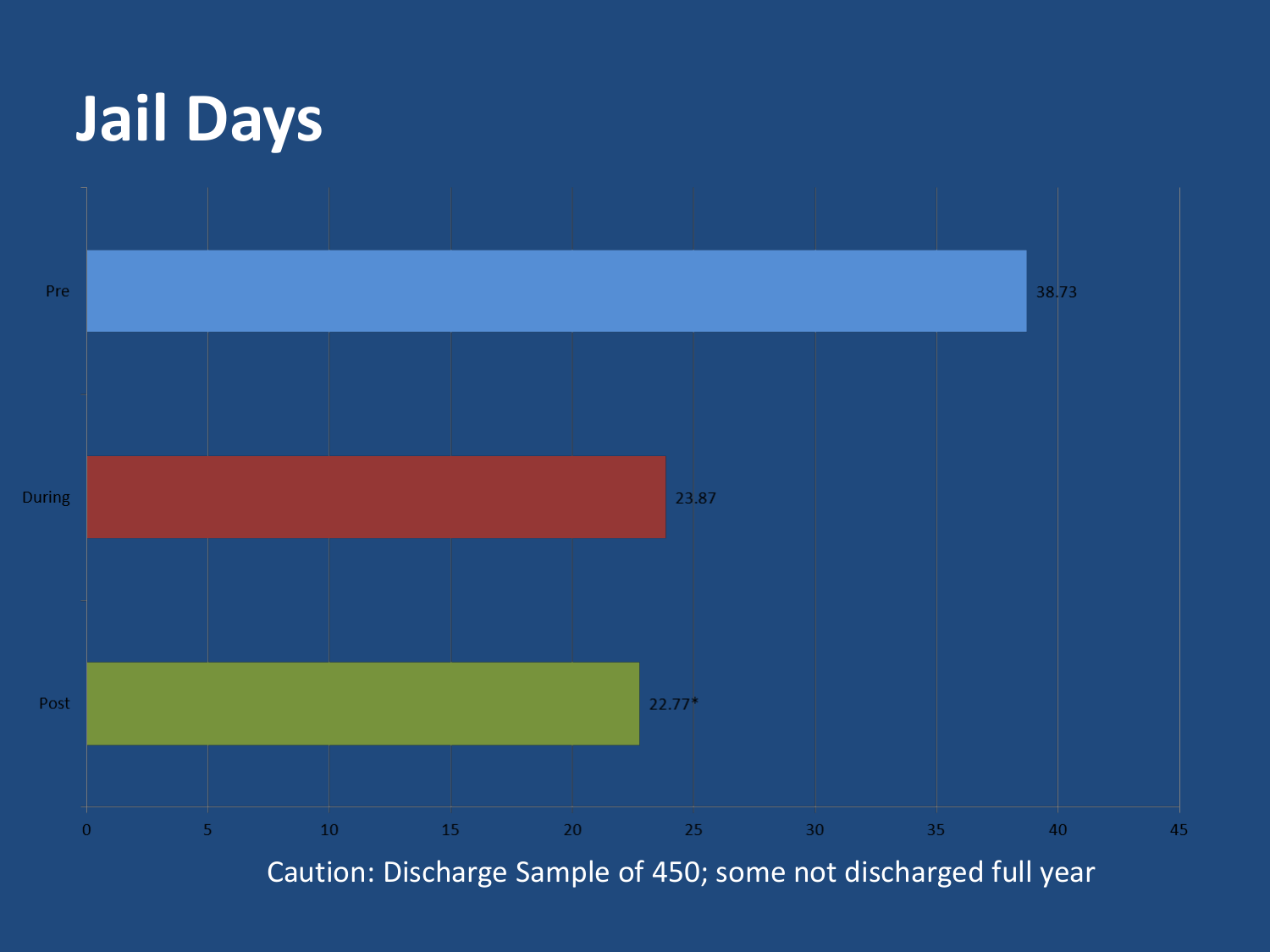## **Jail Days: 1 year after discharge (n=236)**

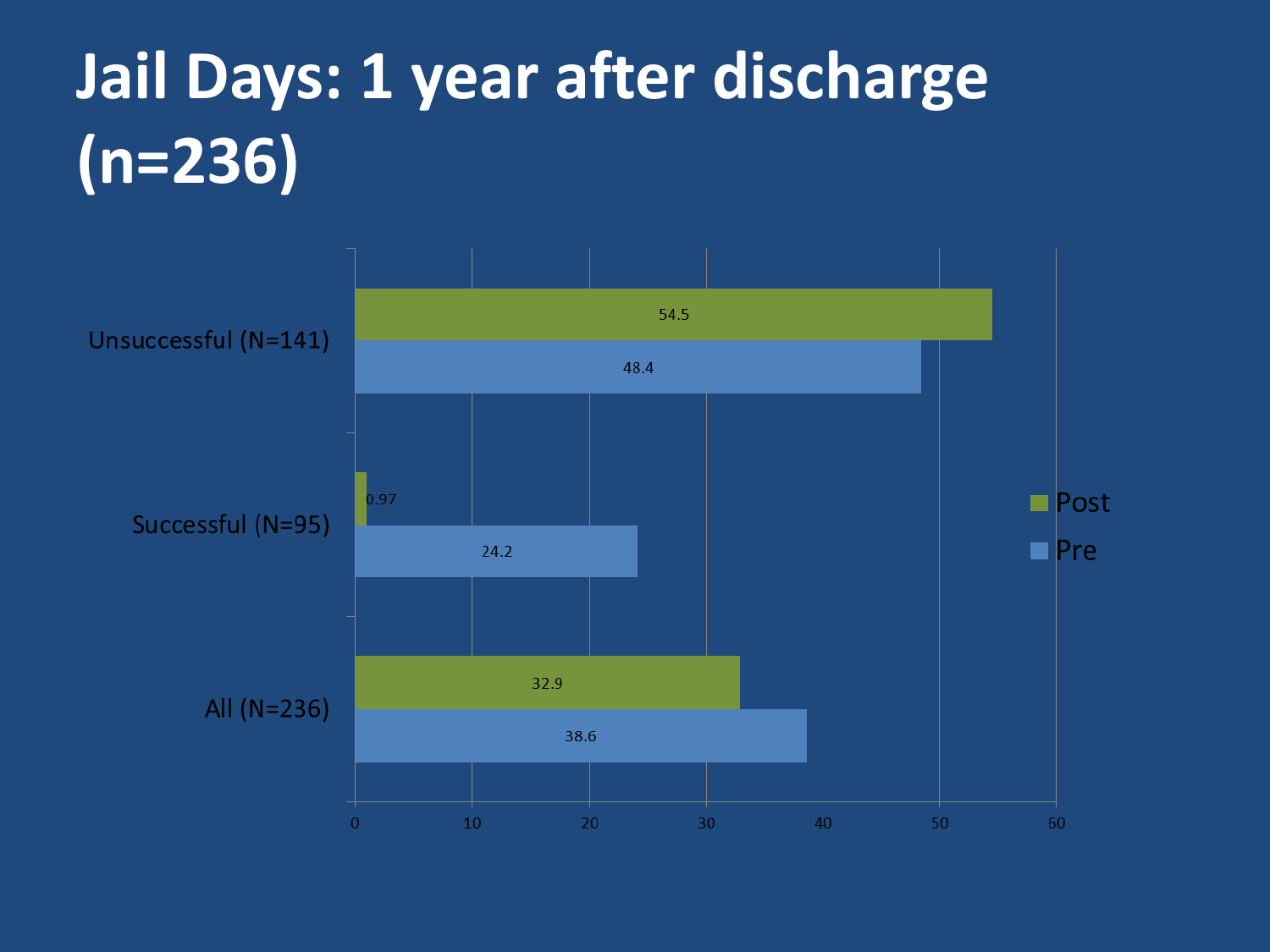### **Comparing Recidivism: COD/Non-COD**

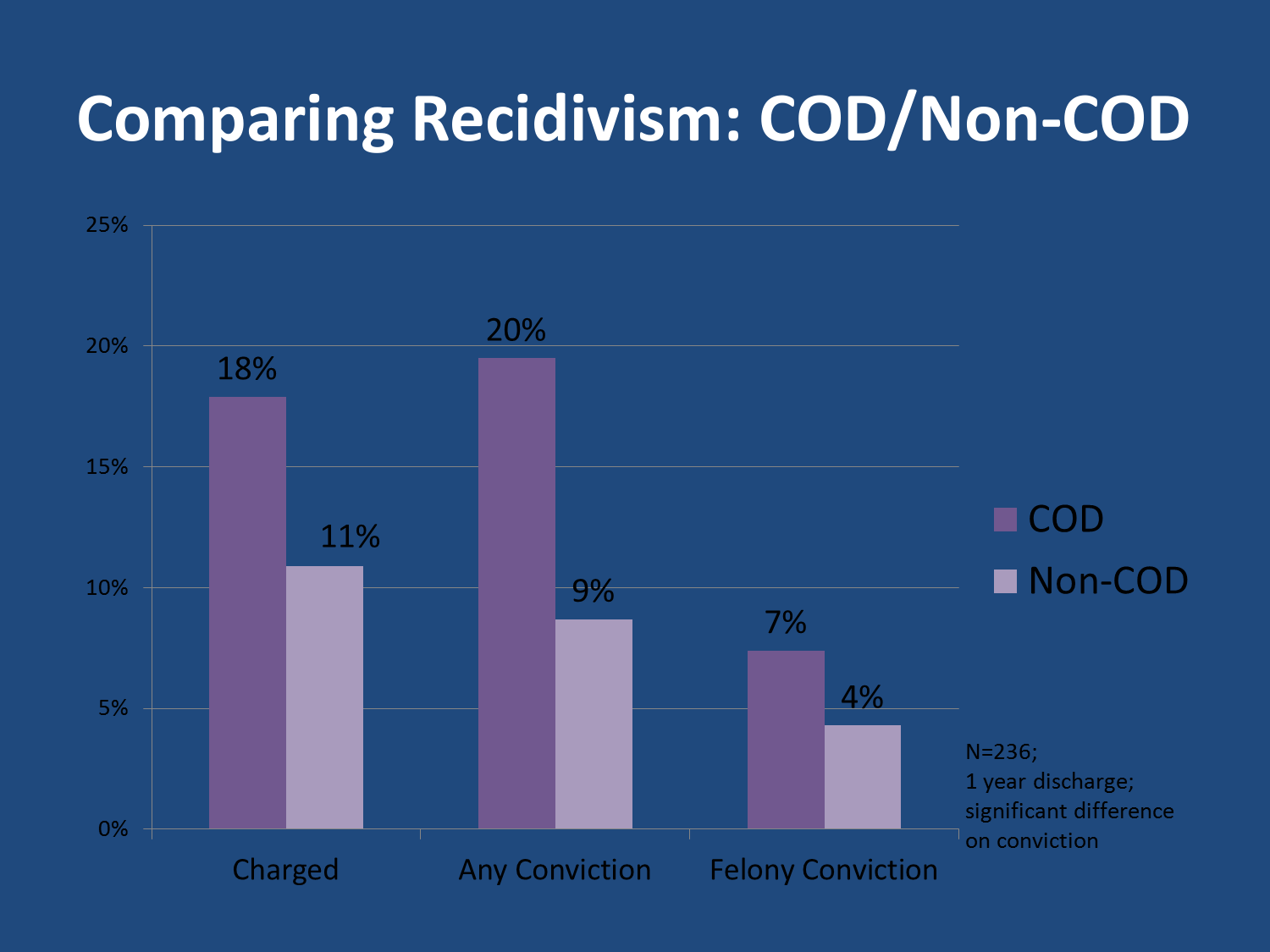### Wayne County MHC Evaluation

- Evaluation from 2009 2014
- Final evaluation activity was a 'cost/benefit' analysis of long term outcomes;
	- Comparing 'treatment as usual' (TAU) n=45
	- MHC Participants
		- Successful (n=40)
		- Unsuccessful (n=65)

#### **Time Period for Analysis: 1 year after screening or completion**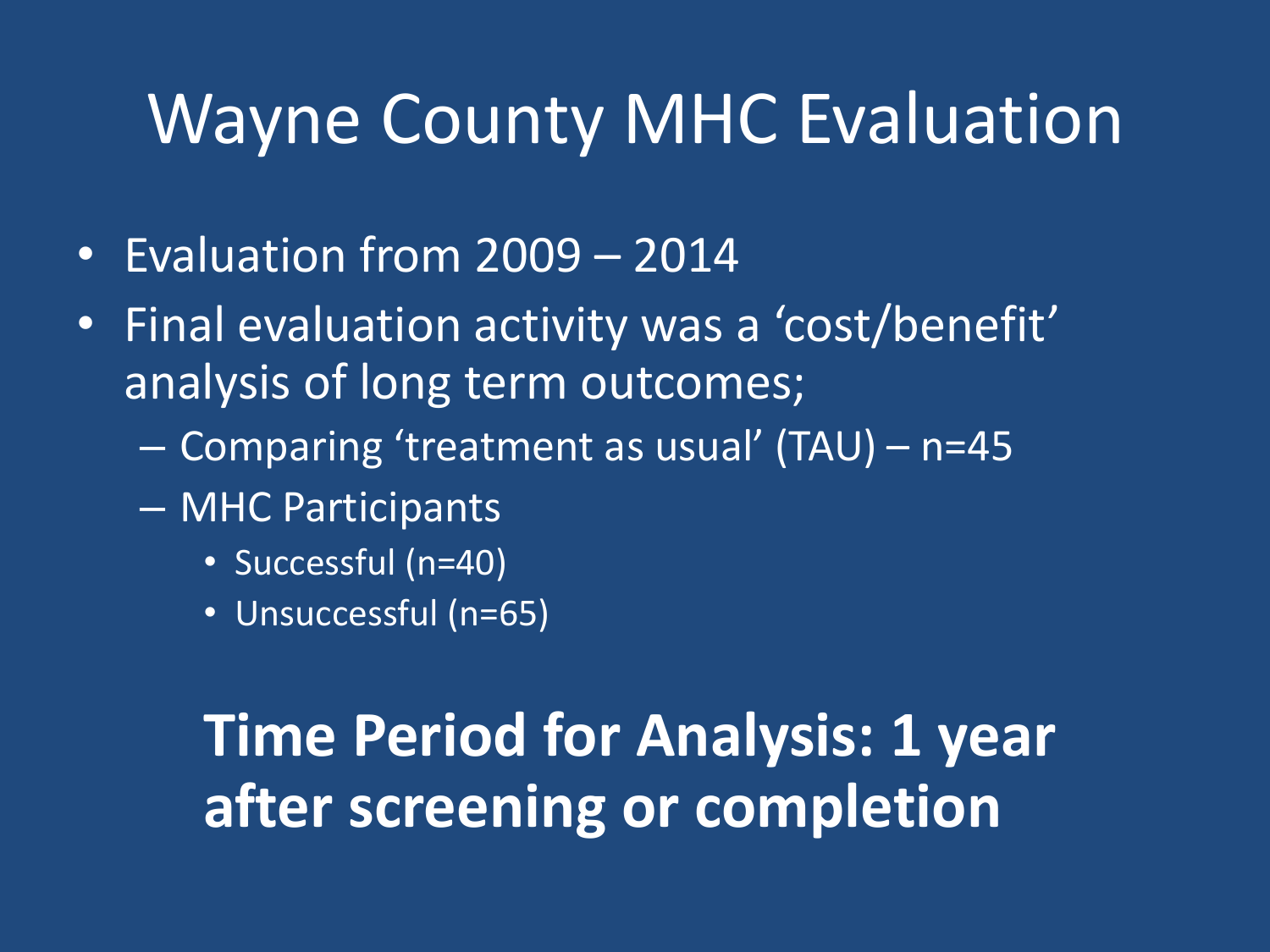### Average Outcome Costs by Group

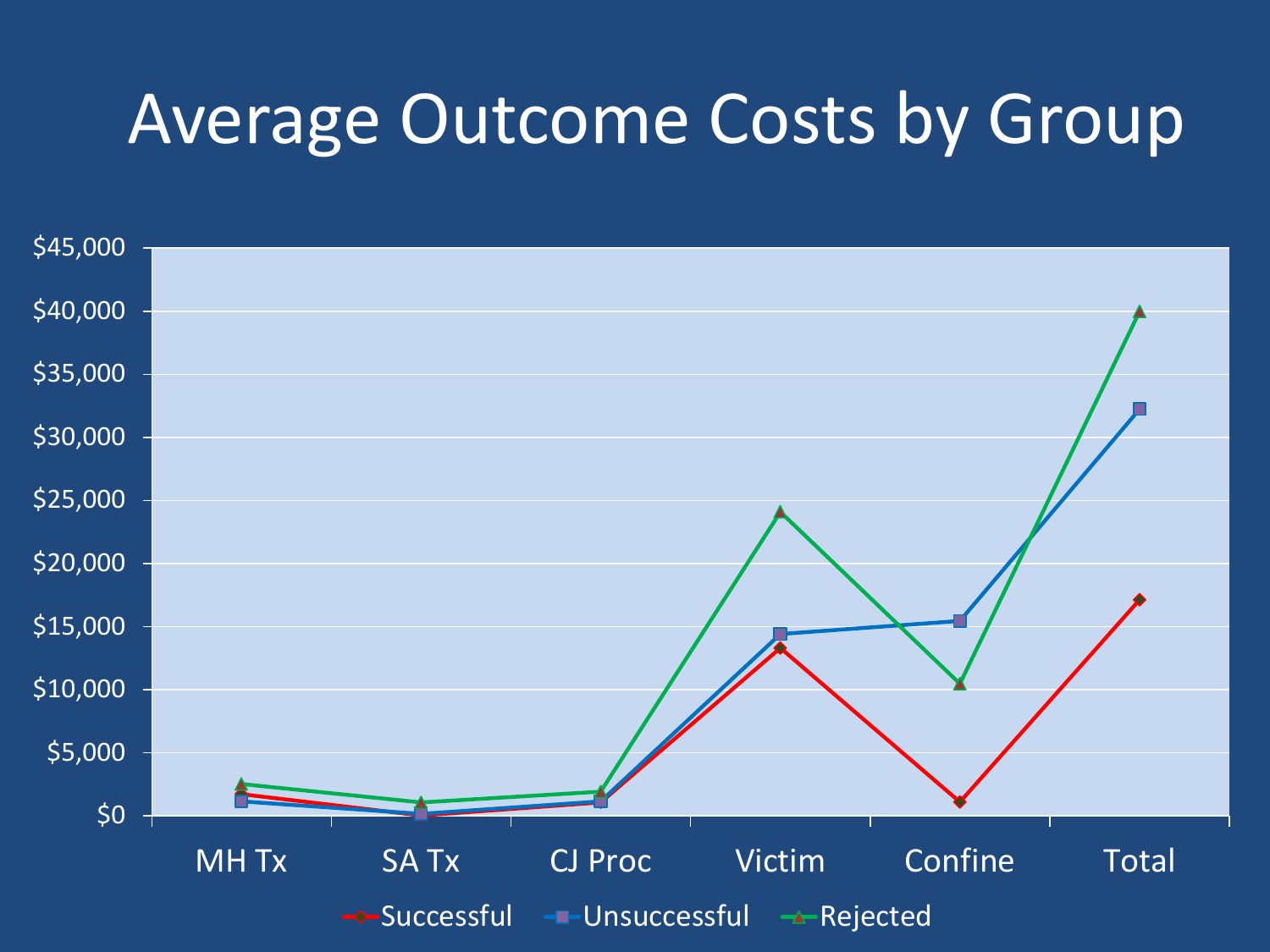# **Total Cost Savings for Treatment Group 1 – year Post-MHC**

| When compared to the TAU Group | <b>Total Cost</b><br><b>Savings</b> |
|--------------------------------|-------------------------------------|
| <b>Successful Group</b>        | \$914,586                           |
| <b>Unsuccessful Group</b>      | \$503,154                           |
|                                |                                     |
|                                | \$1,417,740                         |